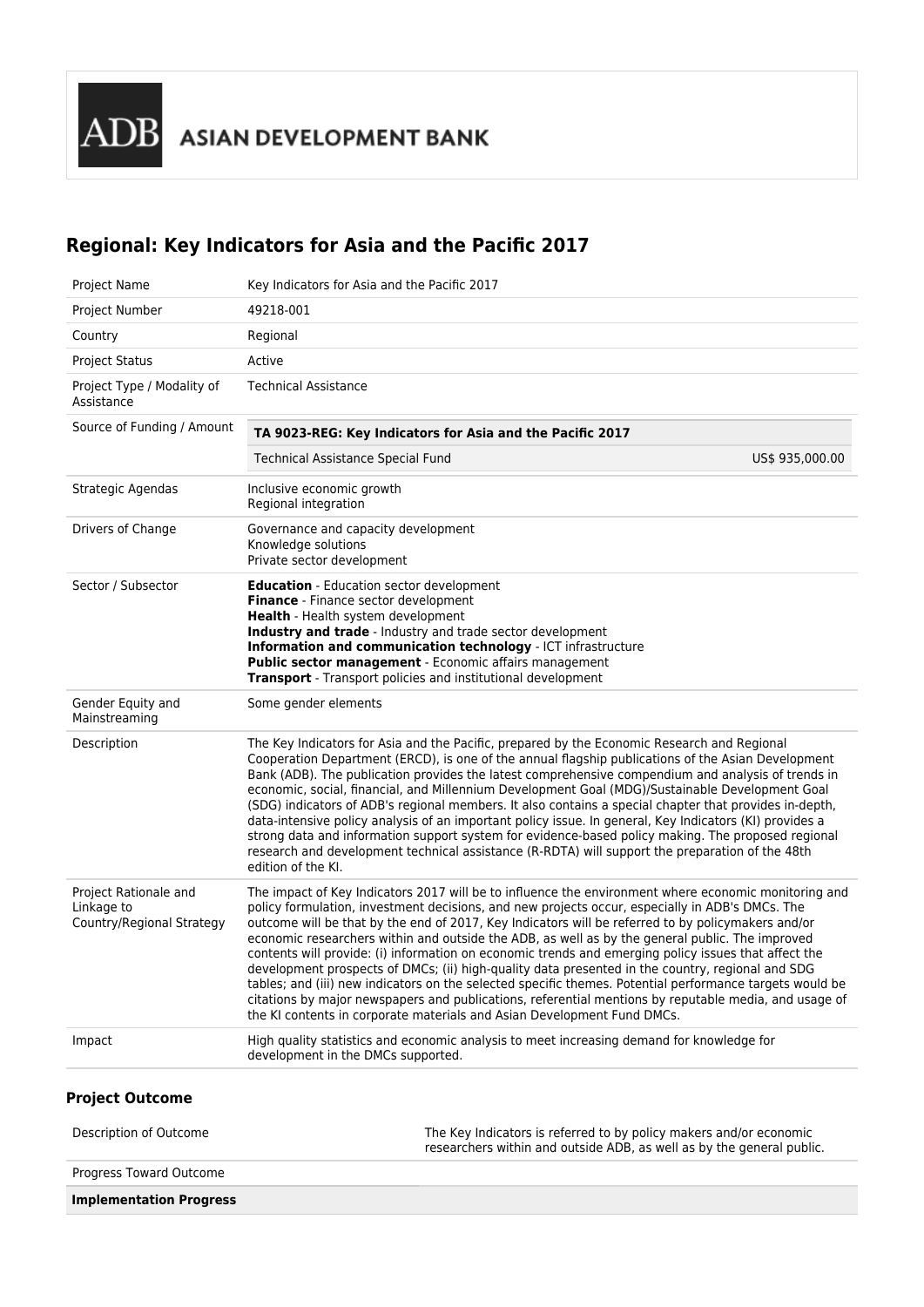Description of Project Outputs Final background research papers for Key Indicators prepared Modernization of ADB Statistics Portal and SDBS implemented Publication and online links of Key Indicators 2017 including statistical tables and special chapters produced Workshops for knowledge sharing and dissemination conducted

Status of Implementation Progress (Outputs, Activities, and Issues)

Geographical Location

## **Summary of Environmental and Social Aspects**

Environmental Aspects

Involuntary Resettlement

Indigenous Peoples

#### **Stakeholder Communication, Participation, and Consultation**

During Project Design

During Project Implementation

#### **Business Opportunities**

Consulting Services All consultants will be engaged by ADB in accordance with ADB's Guidelines on the Use of Consultants (2013, as amended from time to time). The terms of reference for the consultants are in Appendix 3. Procurement ADB, whenever necessary, will procure equipment in accordance with its Procurement Guidelines (2015, as amended from time to time). Procurement will be coordinated with relevant departments whenever necessary. Upon TA completion, procured equipment will be disposed of and/or transferred to the implementing agencies in accordance with the project administration instruction on administering grant-financed technical assistance projects.

# **Responsible Staff**

| Responsible ADB Officer    | liang, Yi                                                                     |
|----------------------------|-------------------------------------------------------------------------------|
| Responsible ADB Department | Economic Research and Regional Cooperation Department                         |
| Responsible ADB Division   | Development Indicators and Policy Research Division                           |
| <b>Executing Agencies</b>  | Asian Development Bank<br>6 ADB Avenue.<br>Mandaluyong City 1550, Philippines |

# **Timetable**

| <b>Concept Clearance</b>   | 30 Oct 2015              |
|----------------------------|--------------------------|
| Fact Finding               | $\overline{\phantom{a}}$ |
| MRM                        | $\overline{\phantom{a}}$ |
| Approval                   | 11 Dec 2015              |
| <b>Last Review Mission</b> | $\blacksquare$           |
| Last PDS Update            | 17 Dec 2015              |

## **TA 9023-REG**

| <b>Milestones</b> |                          |                         |                 |                |                          |  |
|-------------------|--------------------------|-------------------------|-----------------|----------------|--------------------------|--|
| <b>Approval</b>   |                          | <b>Effectivity Date</b> | <b>Closing</b>  |                |                          |  |
|                   | <b>Signing Date</b>      |                         | <b>Original</b> | <b>Revised</b> | <b>Actual</b>            |  |
| 11 Dec 2015       | $\overline{\phantom{a}}$ | 11 Dec 2015             | 31 Dec 2018     | $\blacksquare$ | $\overline{\phantom{a}}$ |  |

|  | <b>Financing Plan/TA Utilization</b> | <b>Cumulative Disbursements</b> |
|--|--------------------------------------|---------------------------------|
|--|--------------------------------------|---------------------------------|